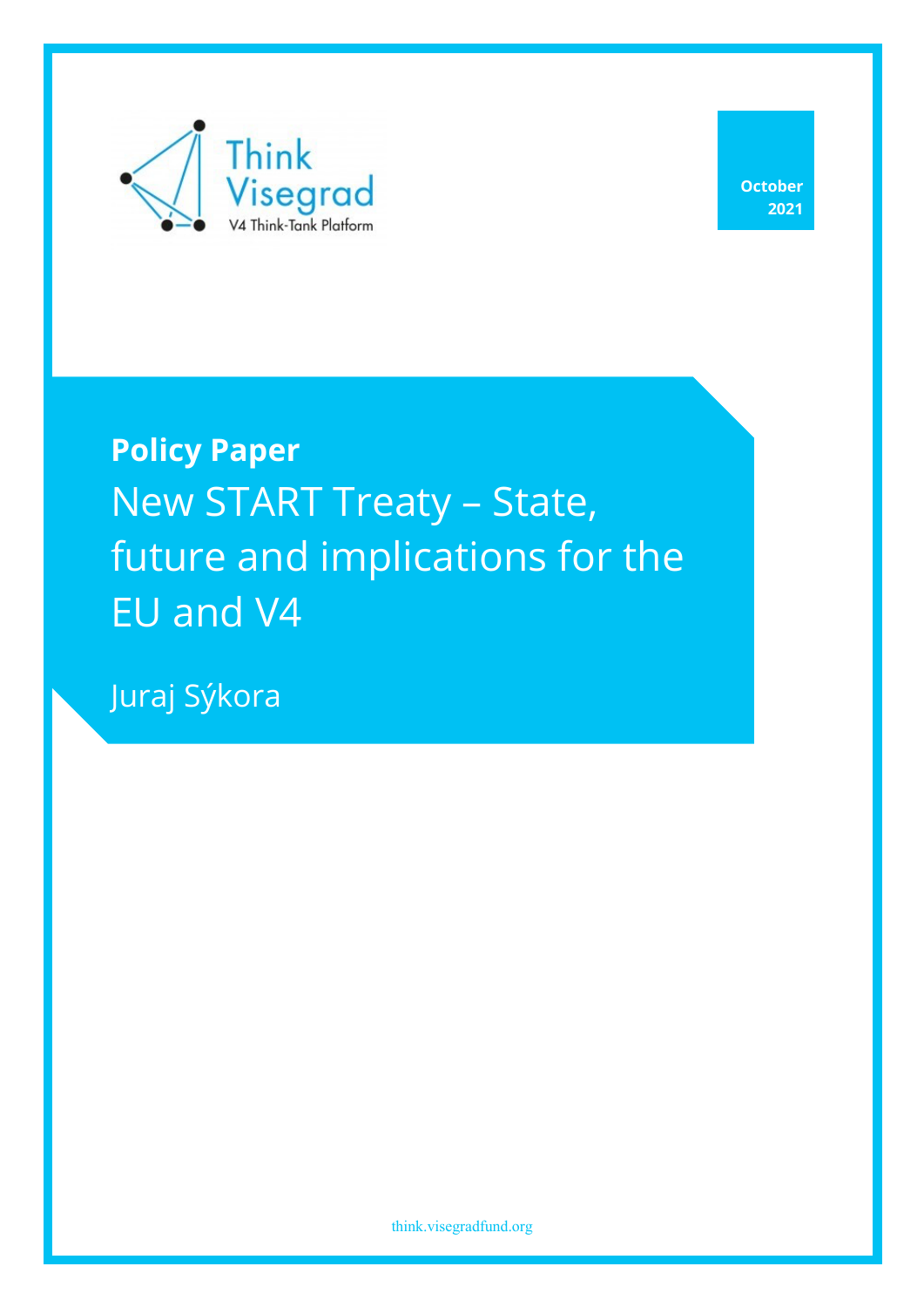

### **Contents**

### Abstract

After the Cuban nuclear crisis in 1962, the US and USSR realized that cooperation between the countries is inevitable to maintain peace and decrease the risk of nuclear war. Cognizant of the destructive power of nuclear weapons, the US and USSR signed Strategic Arms Limitation Talks (SALT I), the first nuclear weapons treaty that capped the number of missiles of both countries. A lot has changed since that time. The number of nuclear weapons has never been as low as it is now.. However, new technologies, new players and new threats are posing great global risks. Relations between the US and Russia are frigid, and the treaties that were meant to protect not only their regions but also the world are collapsing. However, the year 2021 brought good news in form of a lastminute extension of the New START Treaty, the successor of SALT I. The countries now have 5 more years to negotiate how a future treaty should look, what should it should contain, and who should be part of it. Working groups have been established lately to adress the numerous issues within these negotiations. The paper will first analyze the current state of nuclear arms control, the New START treaty, what it contains and who it pertains to. The paper will then analyze the prospects towards 2026, when the extension to the treaty will expire. The European Union, which lays between two concerning superpowers, seems to be powerless in the process of creation and implementation of the treaty; nevertheless, the fact remains that if a conflict erupted, certain countries of the European Union, mainly the ones with defense systems, would be attacked. That is why it is pertinent to analyze how the EU can assure security in the region, and what activities can be pursued to maintain it. One of the countries that host defense systems is Poland, part of the V4. Therefore, the paper will analyze the positions of the V4 concerning the treaty, but also the nuclear security in the region.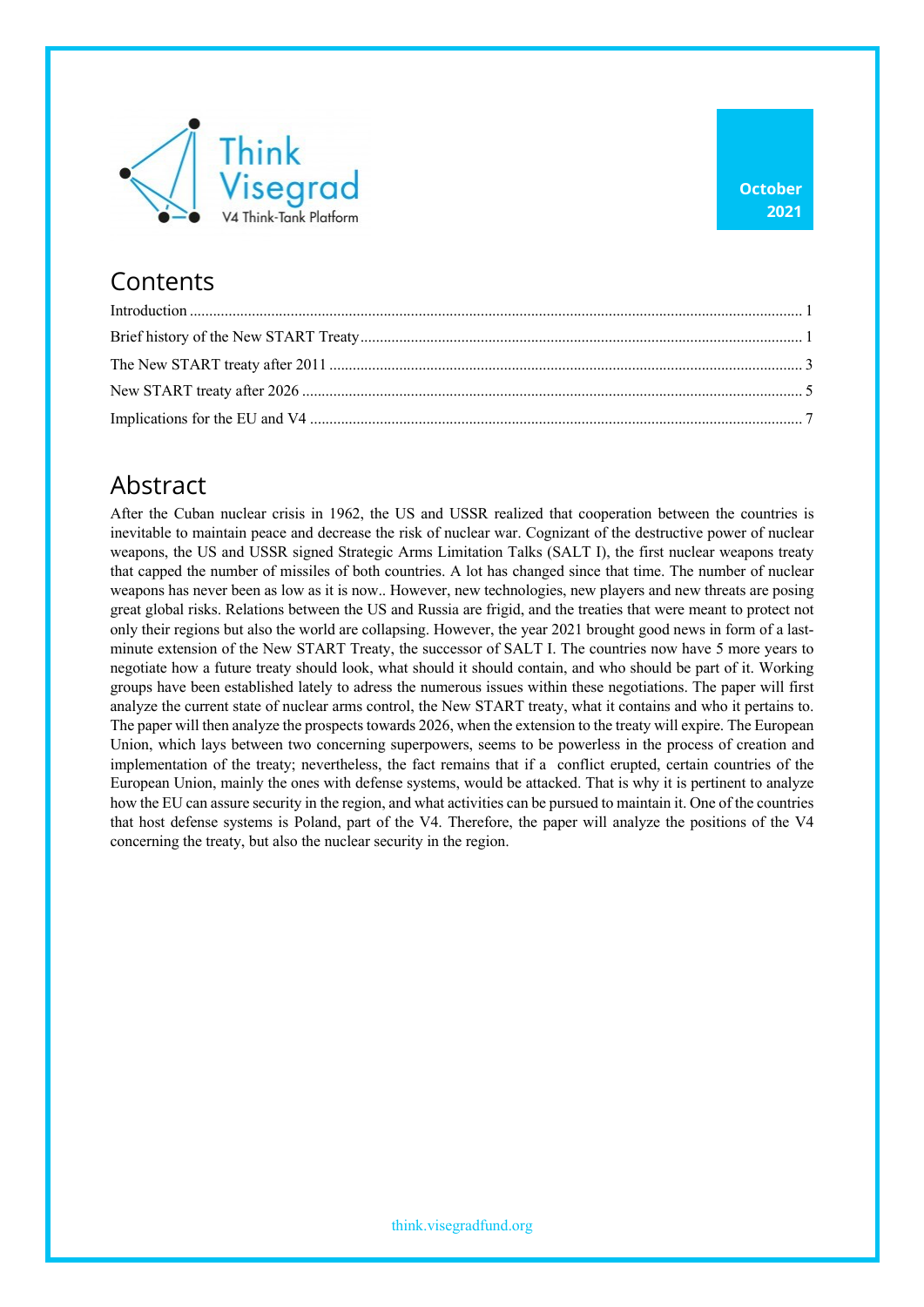

### Introduction

The current situation in nuclear weapons issues can be described as stagnating. Izumi Nakamitsu, Under-Secretary-General and High Representative for Disarmament Affairs claimed that the nuclear risk is "higher than it has been since the darkest days of the Cold War.".<sup>1</sup> The world witnessed the collapse of Intermediate-Range Nuclear Forces (INF), which was one of the contributors to the end of World War II. Withdrawal by the US and shortly after by Russia, came after the years of violations from the Russian side, including testing and deploying the missiles with parameters violating the INF limits.<sup>2</sup> Open Skies Treaty was abandoned by the US after claims that Russia wasimposing restrictions on flights over Kaliningrad. US withdrawal left Russia in an uncomfortable situation when US allies surveillance vehicles could fly over their territory, but Russia could no longer fly over American soil, so Russia abandoned the treaty as well. <sup>3</sup> After the alleged accusation of non-compliance, the US also withdrew from the Joint Comprehensive Plan of Action (JCPOA), which was meant to impose restrictions on Iranian nuclear programs in exchange for sanction relief. After the withdrawal, Iran began to violate the deal provisions and increased uranium enrichment to levels incompatible with peaceful intentions.4 The situation has been mitigated as the newly elected president of the US, Joe Biden, expressed his willingness to negotiate and conclude the deal with Iran.

As is displayed above, the last 5 years were marked by breaches, violations and withdrawls from the nuclear treaties, which were meant to secure not only the regions of signatory parties. One of the outlasting and most important treaties dedicated to the control and reduction of nuclear arms is the Strategic Arms

Reduction Treaty (New Start Treaty), which almost expired on the 5th of February 2021.

The US and Russia achieved 5 more years to negotiate the future content of the treaty, important provisions, amounts of warheads, etc. Furthermore, the US and Russia have the opportunity to negotiate the participation of other countries, which can be perceived as important players in the nuclear field.

This paper will be dedicated mainly to the New Start Treaty. The goal of the paper is to define the main pitfalls, which needs to be negotiated and solved in order to achieve an effective agreement. Modernisation of nuclear weapons and strengthening the conventional weapons represents a shift in the negotiations dynamics in contrast with talks held years ago. Therefore, to better understandment of the current and future state of New START treaty, a brief history of the treaty is merited.

# Brief history of the New START Treaty

The Strategic Arms Limitation Talks (SALT I) were held between 1969 and 1972, which concluded to the Anti-Ballistic Missile Treaty (ABM) and SALT I. The ABM Treaty prohibited missile defense systems, which could protect US and Russian territories, but permitted regional defense of 100 ground-based missile interceptors (Soviets used them to protect Moscow, whereas the US decided to protect ballistic missiles base).<sup>5</sup> Whereas ABM defined the use of defense systems, SALT I was dedicated to limit the

<sup>&</sup>lt;sup>1</sup> "The Nuclear Risk Is "Higher Than it has been since the Darkest Days of the Cold War"," *Spiegel International,* August 6, 2020. Available online: https://www.spiegel.de/international/world/unofficial-the-nuclear-risk-is-higher-than-in-the-darkest-days-ofthe-cold-war-a-ab05df08-f79e-4f68-a86a-a74688c4cb90 (accessed on October 1,2021).

 $2$  "Blame Russian cheating, not America, for killing the INF treaty," *The Economist, February 9, 2019.* Available online: https://www.economist.com/leaders/2019/02/09/blame-russian-<br>cheating-not-america-for-killing-the-inf-treaty (accessed on cheating-not-america-for-killing-the-inf-treaty October 1, 2021).

<sup>&</sup>lt;sup>3</sup> "Treaty on Open Skies," Nuclear Threat Initiaive, May 27, 2021. Available online: https://www.nti.org/learn/tre regimes/treaty-on-open-skies/ (accessed on October 1, 2021).

<sup>4</sup> "What is JCPOA?," *The Economist,* January 28, 2020. Available online: https://www.economist explains/2020/01/28/what-is-the-jcpoa (accessed on October 1,  $2021$ ).

<sup>&</sup>lt;sup>5</sup> "ABM Treaty," Arms Control Association, December, 2020. Available online:

https://www.armscontrol.org/factsheets/abmtreaty (accessed on October 1, 2021).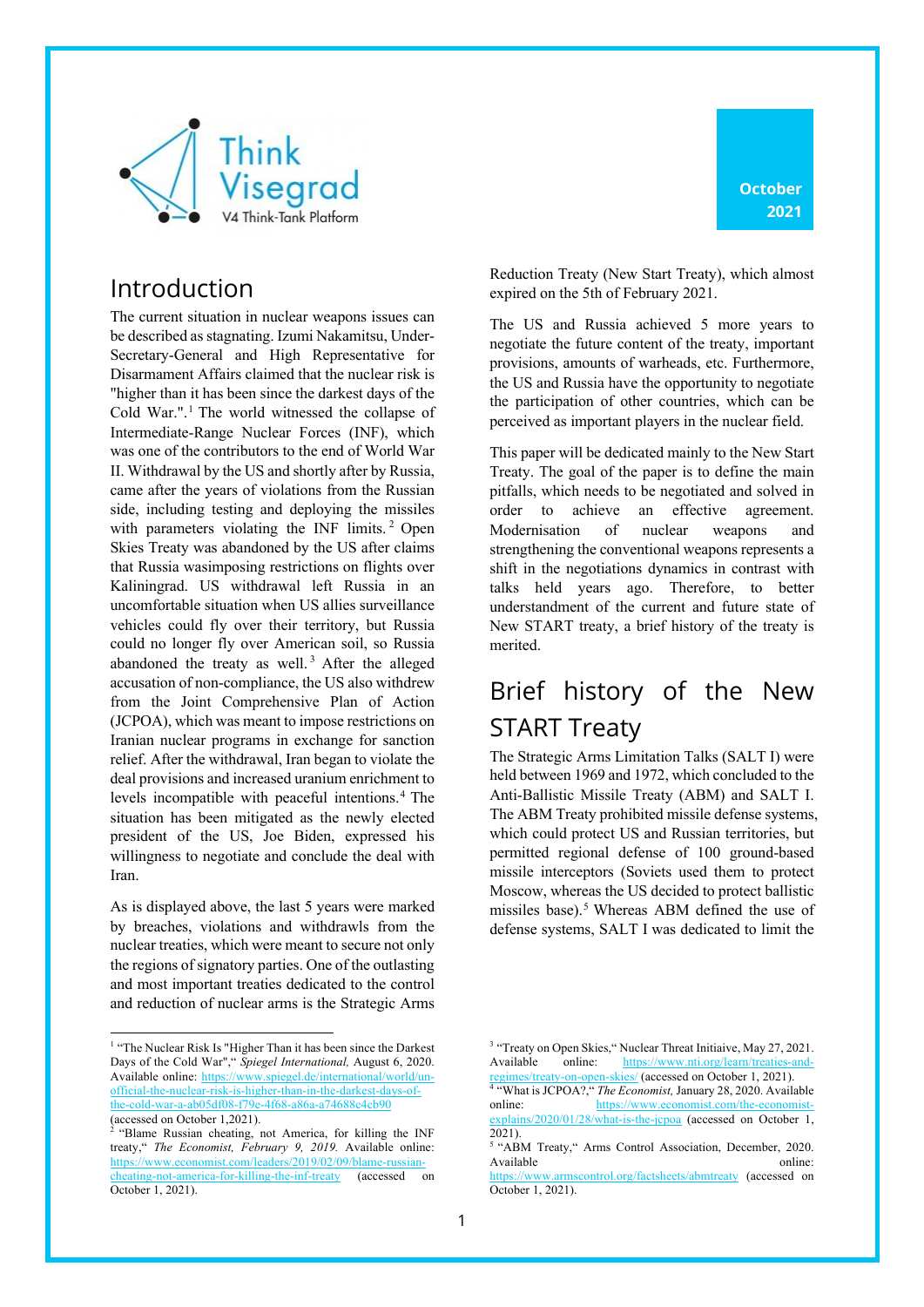



arms race in strategic nuclear weapons. <sup>6</sup> <sup>7</sup> SALT I restricted the US and USSR from increasing the number of intercontinental ballistic missile launchers (ICBM) and submarine-launched ballistic missile launchers (SLBM).<sup>8</sup> However, it is equally important what the treaty did not limit, and that is the number of warheads. For explanation, a ballistic missile launched from missile launcher is a delivery vehicle that carries a certain number of warheads that contains explosives. If the treaty does restrict the number of missile launchers but ignores the number of warheads, countries can load more explosives on missile and increase their damage potential. SALT I was meant to be succeeded by a more extensive treaty, SALT II, which was signed in 1979. However, this treaty has never come into force because of the Soviet invasion in Afghanistan and apprehension of non-compliance with the treaty by both parties.<sup>9</sup>

In 1991 the START I treaty, the first predecessor of the current New START, was signed. George Bush and Mikhail Gorbachev concluded the deal which capped the number of deployed ICBMs,SLBMs, and heavy bombers on 1,600, as well as the number of accountable deployed  $10$  warheads on 6,000.  $11$  12 Although the treaty was signed in 1991, it came into force 3 years later due to the dissolution of the Soviet Union, which left Russia, Belarus, Ukraine, and Kazakhstan in possession of nuclear weapons.<sup>13</sup> By signing the Lisbon Protocol, all parties became part of the START, thus enabling the treaty to come into force. <sup>14</sup> When analysing the differences between SALT I and START I, the heightened ambitions are

<sup>8</sup> "Strategic Arms Limitation Talks" Nuclear Threat Initiative, October 26, 2011. Available online: https://www.nti.org/learn/treaties-and-regimes/stra limitation-talks-salt-i-salt-ii/ (accessed on October 1, 2021).  $\overline{\frac{9}{1}}$ Ibid

noteworthy since START I contained also the provision on deployed nuclear warheads and set limits on the whole nuclear triad. Nevertheless, the total number of warheads was still deemed too high from the perspective of risk of nuclear war. The power of warhead with average power can be illustrated in the example of W-76 warhead with a yield of 100 kilotons. If it was dropped on Washington DC, it would wipe out part of the city, damage all the buildings and kill 379 830 people. Furthermore, 225 900 would be injured, some acutely, others long-term due to radiation-induced cancer and similar issues. <sup>15</sup> All stated is the case with just one warhead out of the 6000 permitted per side by START I.

Based on the above-mentioned, the intention of the US and Russia to reduce the number of warheads was concluded in the Strategic Offensive Reduction Treaty (SORT), which was an additional treaty to START I. It reduced the number of strategic warheads to  $1,700$ -2,200.<sup>16</sup> The treaty was meant to expire in 2012, but it expired one year earlier because it was superseded by one of the most important arms control treaties, the New START.

<sup>6</sup> Strategic nuclear weapons cause greater damage and can hit a long distance targets.<br><sup>7</sup> "Strategic Arms Limitation Talks (SALT I)," Arms Control

Association. Available online: https://www.armscontrol.org/treaties/strategic-arms-limitation talks (accessed on October 1, 2021).

<sup>&</sup>lt;sup>10</sup> The word *deployed* must be emphasized because it means, that warhead is placed on the missile and is ready to use. Whereas nondeployed warheads are those in the warehouse or obsolate.

<sup>&</sup>lt;sup>11</sup> Treaty also defined the subdivisions of warheads distribution, which can be seen in the article II of the treaty: /nuke.fas.org/control/start1/text/abatext.htm (accessed on October 1, 2021).

<sup>&</sup>lt;sup>12</sup> "Article-by-Article analysis of the treaty text," Federation of American Scientists. Available online:

https://nuke.fas.org/control/start1/text/abatext.htm (accessed on October 1, 2021).

<sup>&</sup>lt;sup>13</sup> "START I at a Glance," Arms Control Association, February, 2019. Available online:<br>
<u>rg/factsheets/start1</u> (accessed on https://www.armscontrol.org/factsheets/start1 (accessed on October 1, 2021).

<sup>&</sup>lt;sup>14</sup> "Protocol to the treaty between the United States of America and the Union of Soviet Socialist Republics on the reduction and limitation of strategic offensive arms," Archive for the U.S. Department of State. Available online: https://2009- 2017.state.gov/documents/organization/27389.pdf (accessed on October 1, 2021).

<sup>&</sup>quot;NUKEMAP" Nuclear Secrecy. Available online: https://nuclearsecrecy.com/nukemap/ (accessed on October 1, 2021).

<sup>&</sup>lt;sup>16</sup> "Treaty between the United States of America and the Russian Federation on strategic offensive reduction (SORT/Treaty of Moscow)," Nuclear Threat Initiative. Available online: https://media.nti.org/documents/sort\_moscow\_treaty.pdf (accessed on October 1, 2021).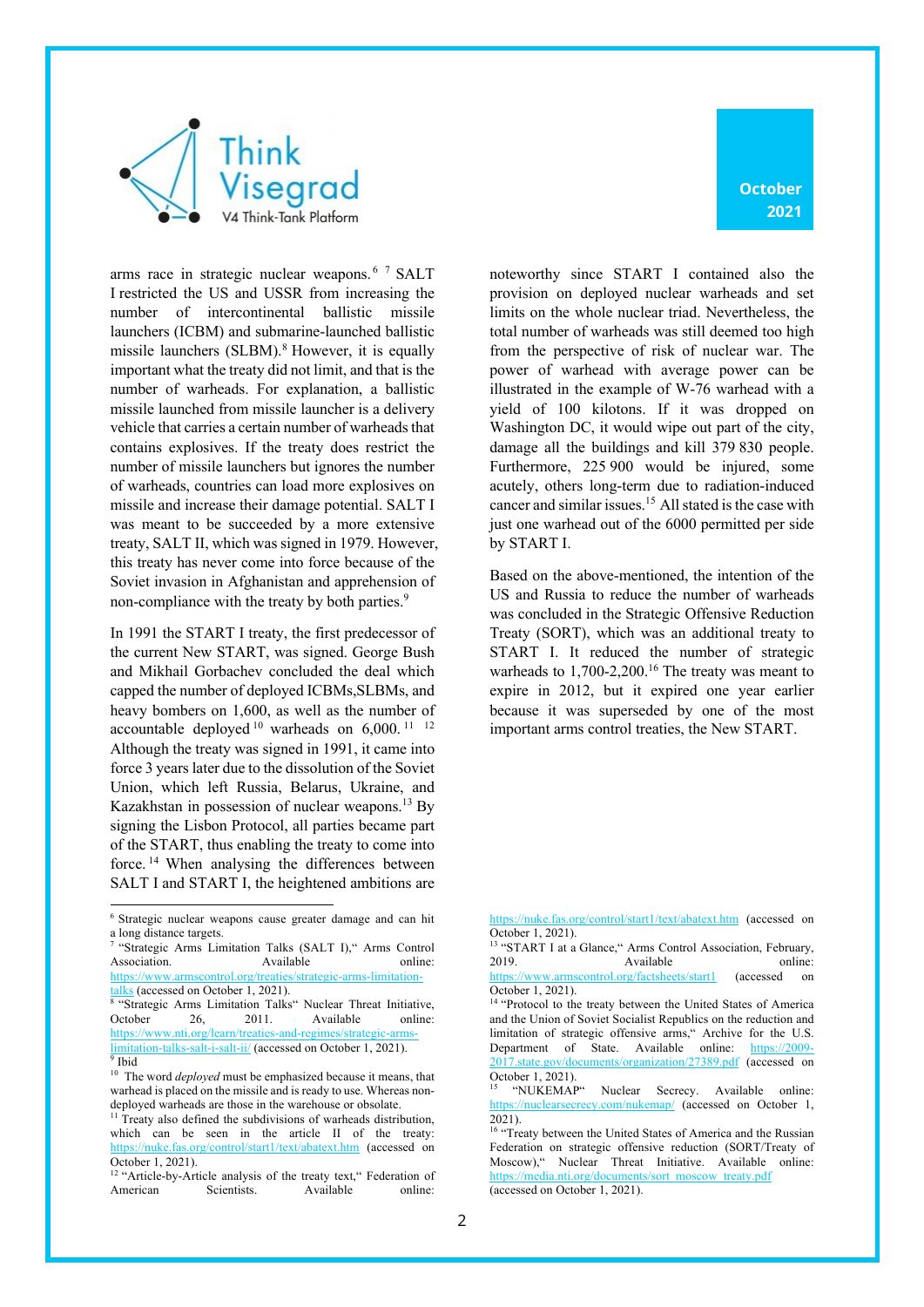

# The New START treaty after 2011

The New START treaty was signed in Prague in 2009 between the US president, Barack Obama, and his Russian counterpart, Dmitry Medvedev. It came into force in 2011.17 The treaty was the successor of the START I treaty, which expired in 2009, and superseded the SORT treaty.

*Table 1: START I, SORT and New START and its provisions*

|                                                                                          | <b>STAR</b><br>T I | SORT                                                               | New<br><b>START</b>                                                                        |  |  |
|------------------------------------------------------------------------------------------|--------------------|--------------------------------------------------------------------|--------------------------------------------------------------------------------------------|--|--|
| Permitted<br>number<br>of<br><b>ICBMs/SLBM</b><br>or strategic<br>S.<br>bombers          | 1600               | <b>Not</b><br>include<br>d<br>(already<br>in<br><b>START</b><br>I) | 700<br>deployed<br>(and 800<br>deployed<br>non-<br>or<br>deployed<br>launchers<br>bombers) |  |  |
| Permitted<br>of<br>number<br>deployed<br>warheads                                        | 3000-<br>3500      | 1700-<br>2200                                                      | 1550                                                                                       |  |  |
| Source:<br>https://2009 <sub>:</sub><br>2017 state gov/documents/organization/140035 ndf |                    |                                                                    |                                                                                            |  |  |

*2017.state.gov/documents/organization/140035.pdf*

**October 2021**

As can be seen in the table (Table 1), New START reached the lowest number of deployed delivery vehicles and warheads since the cold war. One of the treaty intentions to reach *the historic goal of freeing humanity from the nuclear threat*, has not been achieved yet; however, countries verifiably fulfil their obligation to gradually reduce and limit nuclear arms in parallel with maintaining the security with their arsenals. <sup>18</sup> Provisions of the treaty are perceived as sufficient by all interviewees, and the years 2011-2021 has shown that the content of the treaty was implemented effectively.  $19$  An extraordinary system of verification was the very first of its kind, enabling parties to maintain an overview of their counterparts' arsenal via data exchange as well as via 18 annual short-notice and on-site inspections.20 Inspections also cover random checking of the number of warheads placed on deployed missiles. <sup>21</sup> Despite important provisions that are included in the treaty, there are still some issues that the New START treaty is not addressing.. One such deficiency is the absence of sub-provisions of the nuclear triad.<sup>22</sup> Even though the provisions of the nuclear triad were defined in START I, its absence in the New START means that the parties can *determine for themselves the composition and structure of its strategic offensive arms*.

New START also does not contain the limits on nondeployed warheads and missiles/bombers. <sup>23</sup> This deficiency is crucial since a non-deployed warhead or delivery vehicle can be promptly deployed and can pose a significant threat. In regards to the fact that the US possess 5,550 nuclear warheads and Russia  $6,257^{24}$ , abandoning the treaty could have consequence in form of their quick transformation into deployed warheads. Even though the New

<sup>&</sup>lt;sup>17</sup> "Threaty between the United States of America and the Russian Federation on measures for the further reduction and limitation of strategic arms," Archive for the U.S. Department of State. Available online: https://2009-2017.state.gov/documents/organization/140035.pdf (accessed on October 1, 2021).

<sup>18</sup> Ibid.

<sup>&</sup>lt;sup>19</sup> It was total compliance of all intervieews on this question.

<sup>&</sup>lt;sup>20</sup> "New START at a Glance," Arms Control Association,<br>February, 2021. Available online: Available online: https://www.armscontrol.org/factsheets/NewSTART (accessed on October 1, 2021).

<sup>&</sup>lt;sup>21</sup> "Treaty between the United States of America and the Russian Federation on strategic offensive reduction (SORT/Treaty of

Moscow)," Nuclear Threat Initiative. Available online: https://media.nti.org/documents/sort\_moscow\_treaty.pdf (accessed on October 1, 2021).

 $22$  Nuclear triad refers to land-launched nuclear missiles, nuclearmissile-armed submarines, and strategic aircraft carying nuclear arsenal.

<sup>&</sup>lt;sup>23</sup> "New START at a Glance," Arms Control Association, February 2021. Available online: https://www.armscontrol.org/factsheets/NewSTART (accessed on October 1, 2021).

<sup>&</sup>lt;sup>24</sup> "Status of World Nuclear Forces," Federation of American Scientists. Available online: https://fas.org/issues/nuclear-Scientists. Available online: pons/status-world-nuclear-forces/ (accessed on October 1,  $2021$ ).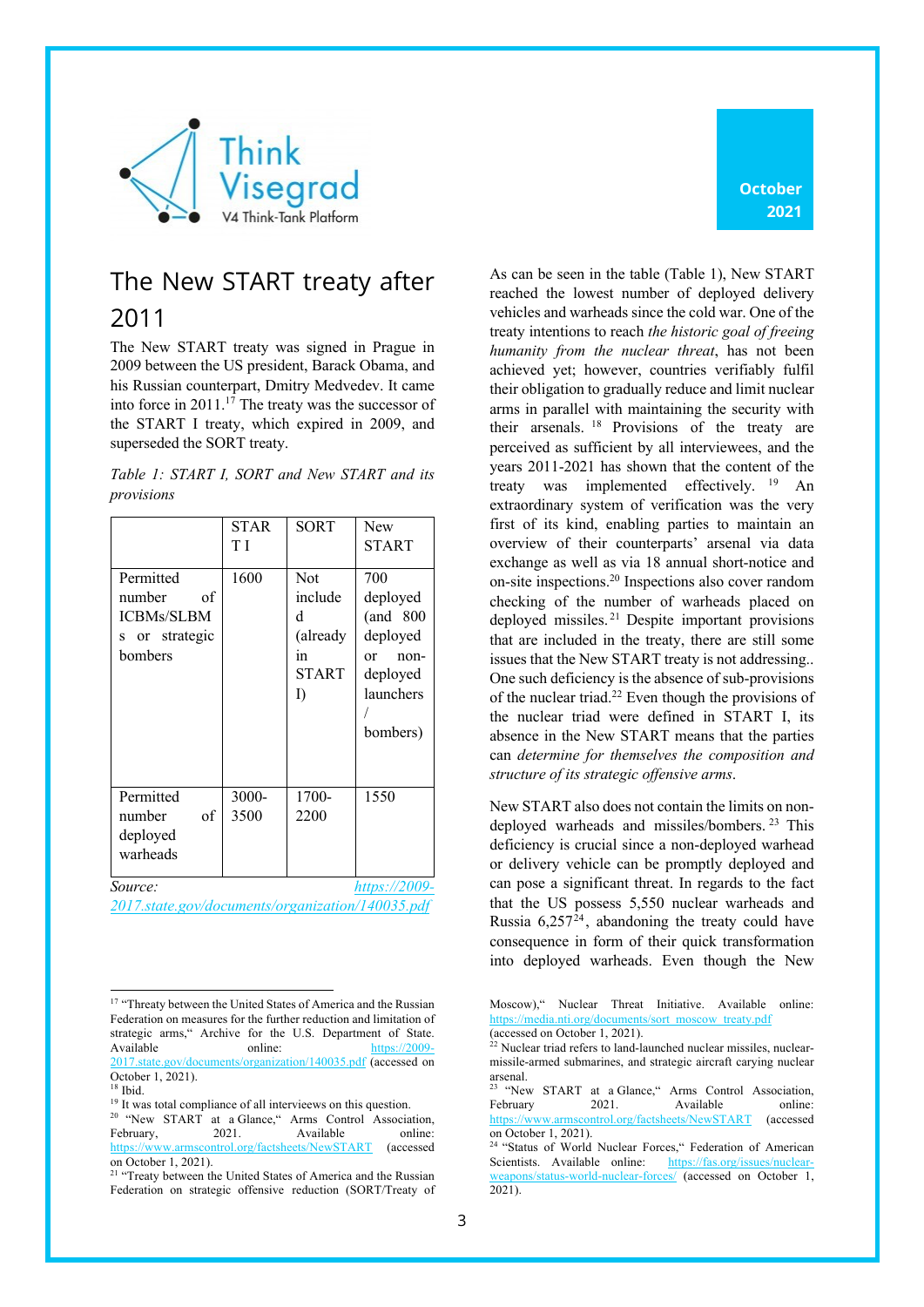

START does not contain the limitation of nondeployed warheads and missiles, it limits the number of launchers, which reduces the capabilities of the parties. The treaty also contains provisions on monitoring of non-deployed warheads and exact rules on how to store inactive nuclear stockpiles. Furthermore, non-deployed warheads must not be located close to deployed warheads, and must be specially labelled. Monitoring of this arsenal is contained in Article XI and enables the parties to perform the inspection as well as obliges the parties to provide information about these warheads.<sup>25</sup> <sup>26</sup>

There are three more important provisions, which are not contained in the New START and represent the point of discrepancies between the US and Russia: defense systems, modernised weapons, and high yield conventional weapons.

Defense systems consist not only of interceptors with *kill vehicles*<sup>27</sup>, but also radars and early warning systems, which can be located at ground, sea or space, and also command and control centres. Radars are meant to detect a launched enemy missile in the shortest possible time and transfer information to the control and command centre, where data are evaluated and resulting in a commensurate response.28

However, when the enemy missile is detected and control and command centre is ordered to react, interceptors are launched to find and destroy the enemy rocket by its kinetic energy. These missiles can be launched from ground silos, mobile truck launchers or ships, but not yet from space.<sup>29</sup> Despite

claims by the leaders' claims, the current level of defense control is not adequate. Intercepting an ICBM is far more difficult than intercepting short or medium-range missiles. Successful intercepts have been performed only once at the end of the year 2020, but experts cannot as of this writing determine how many ICBMs defense systems are able to successfully destroy.<sup>30</sup>

Modernised weapons are the second provision that is not contained in New START. Even though the modernisation of weapons is not restricted by the treaty, the parties should have the right to raise questions about new emerging weapons. <sup>31</sup> These modernised weapons can be a crucial point of further discussions since they possess higher blast yield as well as higher speed. As stated by the expert from EPRS, some modernised weapons, such as the hypersonic glide vehicle Avangard, are limited by New START. However, there are weapons like the highly strategic Poseidon or high range cruise missile Burevestnik that are not limited by any agreement.<sup>32</sup>

Last but not least missing provision pertains to conventional weapons. Russia is concerned about the conventional weapons of the US since they are able to destroy targets that were possible to destroy only with nuclear weapons. A closer look at this topic will be explored later in the paper.

<sup>&</sup>lt;sup>25</sup> "Threaty between the United States of America and the Russian Federation on measures for the further reduction and limitation of strategic arms," Archive for the U.S. Department of State. Available online: https://2009-2017.state.gov/documents/organization/140035.pdf (accessed on October 1, 2021).

<sup>&</sup>quot;New START at a Glance," Arms Control Association, February 2021. Available online: https://www.armscontrol.org/factsheets/NewSTART (accessed on October 1, 2021).

<sup>&</sup>lt;sup>27</sup> Rockets that are detached by missiles to hit the enemy missile. <sup>28</sup> "What makes up a missile defense system?," Arms Control<br>Association. August. 2019. Available online: Association, August, https://www.armscontrol.org/factsheets/missiledefenseataglance akeup (accessed on October 1, 2021).

 $\frac{m_1}{29}$  "What makes up a missile defense system?," Arms Control<br>Association, August, 2019. Available online: Association, August, 2019. Available online:

https://www.armscontrol.org/factsheets/missiledefenseataglance #makeup (accessed on October 1, 2021).

<sup>&</sup>lt;sup>30</sup> "US successfully intercepts ICBM with ship-launched missile in historic test," *abcNews,* November 17, 2020. Available online: https://abcnews.go.com/US/us-successfully-intercepts-icbm-

ship-launched-missile-historic/story?id=74248760 (accessed on October 1, 2021).

<sup>&</sup>lt;sup>31</sup> "Threaty between the United States of America and the Russian Federation on measures for the further reduction and limitation of strategic arms," Archive for the U.S. Department of State. Available online: https://2009-2017.state.gov/documents/organization/140035.pdf (accessed on October 1, 2021).

<sup>&</sup>lt;sup>32</sup> Information from interview with the expert from European Parliamentary Research Service.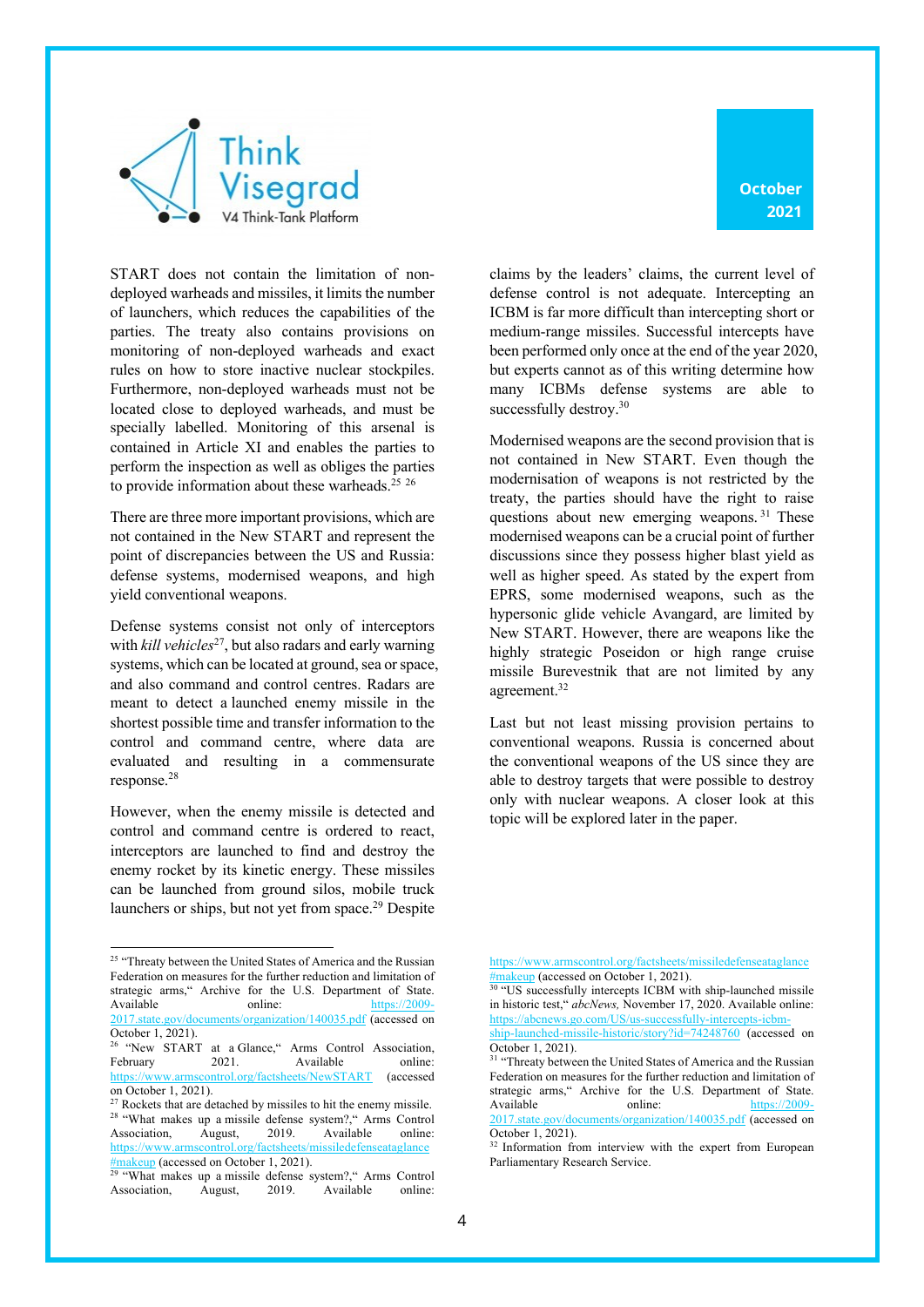

#### New START treaty after 2026

Technological change, cold relations, emerging of new superpowers, collapsing of the security treaties and rising risk of a nuclear threat. These are a few of the new factors which can affect and complicate concluding a deal in 2026. Both parties agree that keeping the treaty in force is crucial for maintaining peace but also to avoid the arms race of the past, which contemporarily could be much more expensive but also far more dangerous, leading not only to the quantitative increase of nuclear weapons, but also qualitative development of them. However, there are some discrepancies that could complicate concluding the deal in 2026. These points are chosen by the experts and policymakers of European Union institutions, NGOs and national institutions, and are defined as the most crucial as well as problematic.

On one hand, the US definitely realizes the important benefits of the New START treaty and its relevance to US national security. Without such a treaty, the US could not verify the state of Russian nuclear weapons and put itself under threat of potential Russian aggression. It could furthermore also exacerbate the danger of miscalculations or misunderstandings that could escalate a conflict or increase tensions. The US also benefits from the limitation of nuclear warheads, among others Avangard and the Sarmat, new long-range nuclear weapons that can be loaded on an ICBM and hit the US within 30 minutes. $33 \times 34$  On the other hand, there are threats by the Russian side that are not limited by the New START treaty.

One of them is non-strategic weapons that are capable to destroy smaller targets, for example on the battlefield and at short distances.<sup>35</sup> Since such weapons are not included in the treaty, countries can unilaterally choose the number of non-strategic warheads. As Russia possesses 10 times more nonstrategic warheads than the US, which can be loaded on SLBMs, it can pose threats both to the US as well as neighbouring countries.36 Discrepancies about the non-strategic weapons almost sunk the deal about the extension, alongside attempts by Donald Trump to include China into the deal, which was unsuccessful.37

If conventional warheads were loaded on a hypersonic cruise missile, the US could hit Russian targets without concerns about their defense systems and cause high damage.

However, Russian is the only New START country<sup>38</sup> that is provably possessing a hypersonic glide vehicle, which can carry non-strategical nuclear weapons 39 and could endanger the US by penetrating its defense system. Therefore, Russian claims should not be aimed at the conventional weapons of the US, since Russian weapons would penetrate American defense with less effort. However, another reservation by the Russian side is how American defense systems can devaluate the Russian nuclear arsenal and threaten their territory.

The previously analysed ABM treaty limited the number of anti-ballistic missile systems of the Soviet Union (later Russia) and the US. The treaty was effective for 2 reasons. The first is, that such a defense system can be modified to an offensive system and endanger the party's enemies. The second reason is that the development of defense antiballistic systems by country A encourages country B

<sup>33</sup> "New START Treaty," U.S. Departmentof State. Available online: https://www.state.gov/new-start/ (accessed on October 1, 2021).

<sup>&</sup>lt;sup>34</sup> Information from interview with the expert from Permanent Representation of Slovak Republic in Brussels.

<sup>&</sup>lt;sup>35 "</sup> Nonstrategic Nuclear Weapons," Congreassional Research Service, July 15, 2021. Available online: https://sgp.fas.org/crs/nuke/RL32572.pdf (accessed on October 1, 2021).

<sup>&</sup>quot;The New START Treaty between the US and Russia," European Parliament Think Tank, March 22, 2021. Available online:

https://www.europarl.europa.eu/RegData/etudes/BRIE/2021/690 523/EPRS\_BRI(2021)690523\_EN.pdf (accessed on October 1,  $2021$ ).

<sup>37</sup> "Time Running Out: Extend New START Now," Arms Control Association, October 7, 2020. Available online: https://www.armscontrol.org/issue-briefs/2020-10/time-runningut-extend-new-start-now (accessed on October 1, 2021).

<sup>&</sup>lt;sup>38</sup> "U.S. Hypersonic Glide Vehicle Test Fails Again," Arms Control Association, September, 2021. Available online: https://www.armscontrol.org/act/2021-09/news-briefs/us-

hypersonic-glide-vehicle-test-fails-again (accessed on October 1, 2021).

<sup>&</sup>lt;sup>39</sup> "Avangard," Missile Threat – CSIS Missile Defense Project, July  $31.$  2021. Available online: Available online: https://missilethreat.csis.org/missile/avangard/ (accessed on October 1, 2021).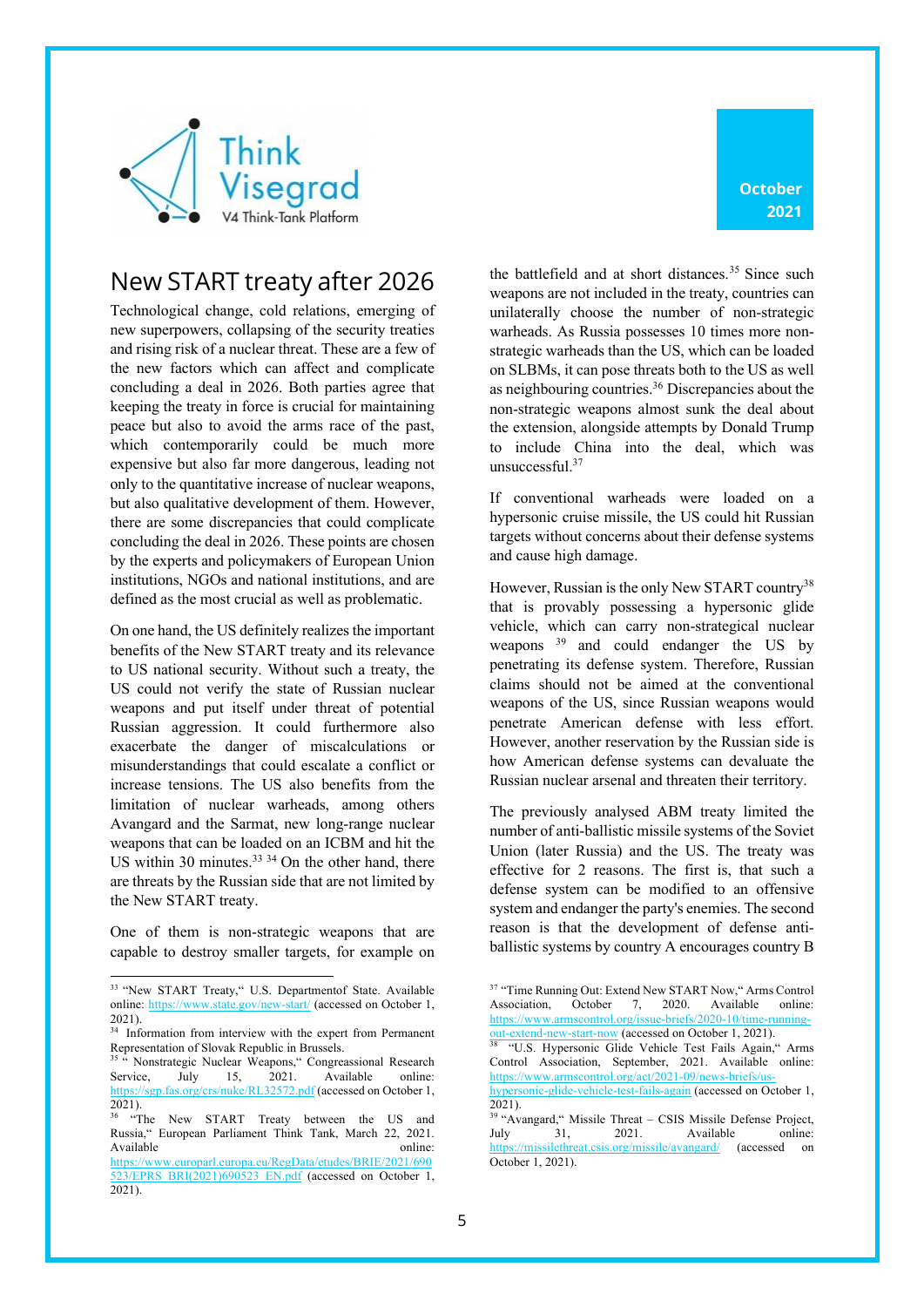

to increase the number of offensive weapons with the aim to penetrate such a system. <sup>40</sup> Everything changed in 2002 when the US stated that the treaty is no longer needed because relations between Russia and the US are better. The US abandoned the treaty and developed Ground-Based Midcourse Defense<sup>41</sup> and NATO missile shield in Europe.<sup>42</sup>

The US declares that defense systems are a form of protection from attack by North Korea or Iran and are not meant to threaten Russia, as well as the limited number of interceptors cannot overwhelm Russian missiles.43 Nonetheless, in 2018 President Putin declared that the development of American defense systems means the *devaluation of Russia's nuclear potential*. *Meaning that all of our missiles could simply be intercepted*. 44

If the missile defense was perfect and could intercept as many missiles as it is in its capacity to do so, claim by the Russian president would be logical and legitimate. However, defense systems are not perfect and cannot intercept all missiles. An interviewed NATO official claims that missile defense is effective up to 100 missiles, and if the number of rockets is higher, it cannot intercept them all. <sup>45</sup> The Nuclear Threat Initiative (NTI) is even more pessimistic. According to the article *The Global Missile Defense Race: Strong Test Records and Poor Operational Performance 46 ,* missile defense systems can be effective against short and

medium-range missiles, but it is much harder to intercept ICBM. When talking about ICBMs, the number of intercepts can be far lower, and from the information available the current highest verifiable number of intercepted missiles is 1. Concern about the effectiveness of defense systems is therefore in place linked with the concern of exaggerating its importance by the leaders.<sup>47</sup>

The party that should be worried about the missiles that cannot be intercepted by defense systems is not Russia, but the United States since Russia possesses hypersonic nuclear weapons such as Avangard. For now, it is included in the New START treaty, but such weapons could pose a threat in the future.<sup>48</sup> Russia is modernising its nuclear arsenal. However, one of the reasons for modernisation is that the Russian nuclear arsenal is or at least was obsolete in comparison with the US.<sup>49</sup> Thus, there are weapons in Russian possession that are not yet restricted nor limited and could pose a threat. One of them is Burevestnik, a nuclear powered ballistic missile with a range of more than 25 000km so it can be placed anywhere in Russia and can stay in the air for an extremely long time.<sup>50</sup> It is not deployed yet, but when it will, it will be able to carry nuclear warheads, which is the reason why it should be included in New START in 2026 or at least be part of negotiations.

The next modernised weapon is the Posseidon, a nuclear-powered underwater vehicle with a nuclear

<sup>40</sup> "Fact Sheet: Anti-Ballistic Missile (ABM) Treaty," Center for Arms Control and Non-Proliferation, March, 2021. Available online: https://armscontrolcenter.org/fact-sheet-anti-ballisticmissile-treaty/ (accessed on October 1, 2021).

 $\frac{\text{missile-treaty}}{41}$  (accessed on October 1,  $2021$ ). System, " Missile (GMD) System, " Missile Threat, CSIS Missile Defense Project, July 26, 2021. Available online: https://missilethreat.csis.org/system/gmd/ (accessed on October 1, 2021).

<sup>42</sup> "NATO Ballistic Missile Defense," North Atlantic Treaty Organization, July, 2016. Available online: https://www.nato.int/nato\_static\_fl2014/assets/pdf/pdf\_2016\_07/ 20160630\_1607-factsheet-bmd-en.pdf (accessed on October 1, 2021).

 $43$  "The New START Treaty between the US and Russia," European Parliament Think Tank, March 22, 2021. Available online:

https://www.europarl.europa.eu/RegData/etudes/BRIE/2021/690 523/EPRS\_BRI(2021)690523\_EN.pdf (accessed on October 1,  $\overline{2021}$ .

<sup>44</sup> "President adress to the Federal Assembly," President of Russia Office, March 1, 2018. Available online: http://en.kremlin.ru/events/president/news/56957 (accessed on October 1, 2021).

<sup>&</sup>lt;sup>45</sup> Information provided from all interviewed experts.

<sup>46</sup> https://www.nti.org/analysis/articles/global-missile-defenserace-strong-test-records-and-poor-operational-performance/ <sup>47</sup> "The Global Missile Defense Race: Strong Test Records and Poor Operational Performance," Nuclear Threat Initiative, September 16, 2020. Available online: https://www.nti.org/analysis/articles/global-missile-defenserace-strong-test-records-and-poor-operational-performance/

<sup>(</sup>accessed on October 1, 2021).

<sup>&</sup>quot;The New START Treaty between the US and Russia," European Parliament Think Tank, March 22, 2021. Available online:

https://www.europarl.europa.eu/RegData/etudes/BRIE/2021/690 523/EPRS\_BRI(2021)690523\_EN.pdf (accessed on October 1,  $2021$ ).

<sup>49</sup> Information from interview with the experts from NATO, EPRS, EEAS.

<sup>50</sup> "NTI Experts Present New Reports on New Russian Weapon Systems and their Implications," Nuclear Threat Initiative, November 20, 2019. Availbale online: https://www.nti.org/analysis/atomic-pulse/nti-experts-presentnew-reports-new-russian-weapon-systems-and-theirimplications/ (accessed on October 1, 2021).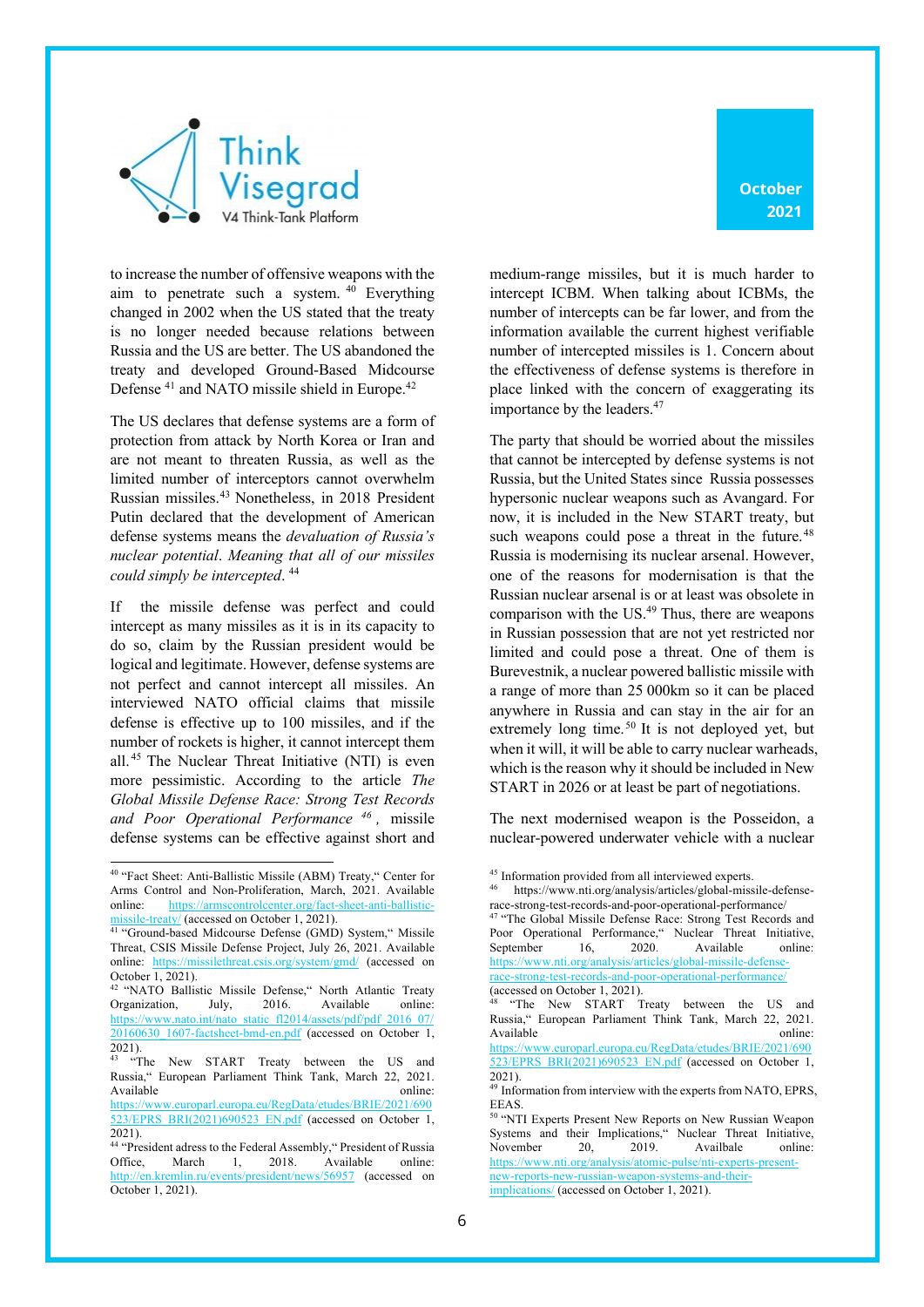

warhead, which has a range of 10 000 km and could reach a depth of 1 km, hit coastal cities and cause a nuclear tsunami.51

Evidently, there are numerous omissions in the New START Treaty. However, the leaders of the respective countries have time to negotiate and find out common ground and solutions to these glaring omissions before they become problematic. Negotiations of the SALT II, START, SORT and New START was more about quantitative character rather than qualitative. Non-strategical weapons, conventional weapons, defense systems and modernised weapons are simply not comparable, hence leaders must find a way to assure peace from nuclear weapons in the US and Russia in particular, but also across the globe. The common ground of both parties is the same: limiting nuclear threat. For now, they must discuss the systems of the potential threat of their counterparts, such as defense systems or hypersonic glide vehicles. The future offers more challenges, for example endlessly cruising nuclearpowered missiles in outer space ready to hit the target, space launched missiles, cyberwarfare affecting security capabilities, and much more.<sup>52</sup>

However, there is still one point that is not solved and can not be negotiated only between the US and Russia: the participation of China in the New START treaty in 2026. China displays minimum transparency in the status of its nuclear forces; however, it is believed that it has 350 warheads presently, with numbers still rising.<sup>53</sup> This is one of the reasons why Donald Trump conditioned extending the treaty only if it was trilateral, thus included China. China was also invited to Vienna talks in 2020, but representatives did not come, expressing unserious behaviour from the American side.<sup>54</sup> Talks continued bilaterally between the US and Russia and lead to the bilateral agreement. All

experts interviewed within this research claimed that China did not have any intention to participate in such a treaty, but was supporting it. All interviewed experts claimed that they cannot see a good reason for China to participate in the current situation when China has 350 warheads and the US and Russia has together almost 12,000, including the modernised weapons.55 Ceteris paribus this argument is logical. Nevertheless, the rising number of Chinese arsenal and complicated relations with the US could pose the risk even though China has declared a no-first-use policy.56

Participation of China is thus not on the table right now, but the countries have time to negotiate concerning issues until 2026. Chinese representatives, but also some of the interviewed experts<sup>57</sup>, claim that if China should be part of the treaty, more countries should also participate, especially France, the UK as well as Pakistan as they have a comparable arsenal to China. However, according to experts, such a treaty would be too complicated and unlikely to be concluded. Nevertheless, the US and Russia agreed to create two working groups to start negotiating the aforementioned issues such as the non-strategic, conventional and modernised weapons, defense systems and conduct the discussions about and with China. Such negotiations will not be easy and will require patience.

## Implications for the EU and V4

This section aims to find the position of the EU towards the New START. The EU finds itself in a difficult position when the existence and effectiveness of the New START treaty is crucial for

<sup>&</sup>lt;sup>51</sup> "The New START Treaty between the US and Russia," European Parliament Think Tank, March 22, 2021. Available online:

https://www.europarl.europa.eu/RegData/etudes/BRIE/2021/690 523/EPRS\_BRI(2021)690523\_EN.pdf (accessed on October 1,  $2021$ ).

<sup>&</sup>lt;sup>52</sup> Information from interview with the expert from NATO, EPRS. 53 "Status of World Nuclear Forces," Federation of American Scientists. Available online: https://fas.org/issues/nuclearweapons/status-world-nuclear-forces/ (accessed on October 1,  $\overline{2021}$ .

<sup>54</sup> "No Progress Toward Extending New START," Arms Control Association, July, 2020. Available online: https://www.armscontrol.org/act/2020-07/news/progress-towardextending-new-start (accessed on October 1, 2021). Information from all interviewed experts.

<sup>&</sup>lt;sup>56</sup> "No-First-Use Policy Explained," Union of Concerned<br>Scientists. May 7. 2020. Available online: Scientists, May 7, https://www.ucsusa.org/resources/no-first-use-explained (accessed on October 1, 2021).

<sup>&</sup>lt;sup>57</sup> Information from interview with the expert from NATO, EPRS, Pernament Representation of Slovak Republic in Brussels, EEAS.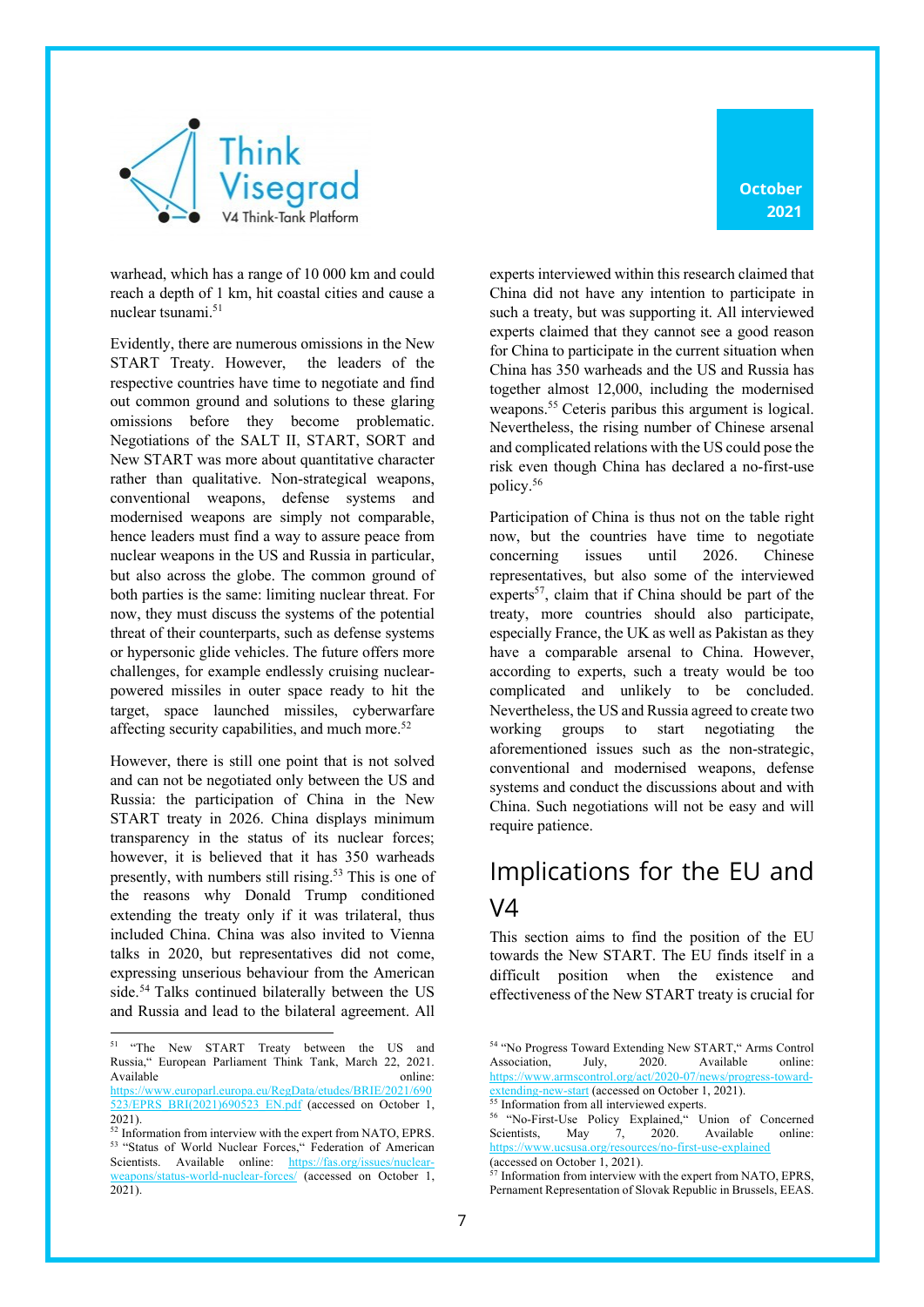

the security in the EU region but at the same time it is not the signatory party of the treaty, hence it cannot directly influence the treaty.One of the goals of this paper was to find the answer to the question of what the can EU do to affect this treaty, how it can do it, and if it was and is doing it through information gathered from interviews and via publicly accessible sources.

Due to the US having deployed defense systems in several European NATO countries, ensuring both European security but also escalating tensions with Russia, Europe has a manifest interest in ensuring the continuous existence of these peacekeeping frameworks. <sup>58</sup> This is furthermore exacerbated by the fact that if a conflict occurred between the US and Russia, a significant part of the battleground would be Europe.<sup>59</sup> Last but not least is, decisions by the US are directly influencing the security in the European Union, such it was in the case of abandonment from INF, which creates a disproportionate risk to the EU compared to the  $US.<sup>60</sup>$ 

Nevertheless, all experts agreed that the EU did not and does not play a role in process of creating and implementing the treaty, nor in affecting its content.61 The treaty could be marginally influenced by the 22 NATO members in the European Union, however.<sup>62</sup> Thus, the primary recourse for the EU remains communicating its positions and opinions in statements and official visits to Washington. The EU did such after extending the New START treaty: "The EU welcomes the agreement reached between the United States and the Russian Federation.". 63 The High Representative also stressed the importance of the treaty in maintaining security in Europe, but also encouraged the parties to continue in the effort of disarmament.<sup>64</sup>

However, these statements must be passed by all 27 countries representatives, which is sometimes very difficult due to the different interests of member countries.65 These differences can be seen also in the approach of the EU countries to maintain security in the region. As an interviewed expert, who participated in the process of creating such statements, said: "There is the part of countries led by France, which would like to gain strategical autonomy, the second part led by Poland, which sees transatlantic relation as the guarantee of security in the region, and lastly the neutral or more peaceful group of countries such as Austria, Ireland and Malta.".<sup>66</sup> Even though these countries are "united in diversity", it would probably be difficult for the EU to effectively influence the New START treaty (even if it would be possible) when it may not present a united front in crucial security questions. The best the EU can do in this context is what it did before, and, according to interviewed experts, does well and efficiently: talk, creating a platform for negotiation, communicate its positions, opinions, ideas and, what is important, to some extent rely on the US.<sup>67</sup> The US, as a European partner and NATO ally of 22 countries, have aligning interests with the EU in the New START Treaty.<sup>68</sup> However, if these countries desire to be heard concerning issues by the US, they should strengthen their positions in NATO and become the partners with which the strategic decisions are coordinated. When the US withdrew from Afghanistan, other NATO members had no other

releases/2021/02/03/new-start-extension-declaration-by-the-

 $66$  Ibid

<sup>58</sup> "NATO Ballistic Missile Defense," North Atlantic Treaty Organization, May 2, 2019. Available online: https://www.nato.int/cps/en/natohq/photos\_112331.htm (accessed on October 1, 2021).

<sup>&</sup>lt;sup>59</sup> Information from interview with the expert from EPRS.  $\,$   $^{60}$  Ibid

<sup>61</sup> Information provided from all interviewed experts.

<sup>&</sup>lt;sup>62</sup> Information from interview with the expert from Centre for European Reform.

<sup>&</sup>lt;sup>63</sup> "New START extension: Declaration by the High Representative on behalf of the European Union," European Council, February 3, 2021. Available online: https://www.consilium.europa.eu/en/press/pressreleases/2021/02/03/new-start-extension-declaration-by-the-

high-representative-on-behalf-of-the-european-union/ (accessed on October 1, 2021).

<sup>64</sup> "New START extension: Declaration by the High Representative on behalf of the European Union," European Council, February 3, 2021. Available online: https://www.consilium.europa.eu/en/press/press-

high-representative-on-behalf-of-the-european-union/ (accessed on October 1, 2021).

<sup>&</sup>lt;sup>65</sup> Information from interview with the expert from Pernament Representation of Slovak Republic in Brussels.

<sup>&</sup>lt;sup>67</sup> Information provided from all interviewed experts.

<sup>&</sup>lt;sup>68</sup> Information from interview with the expert from EPRS.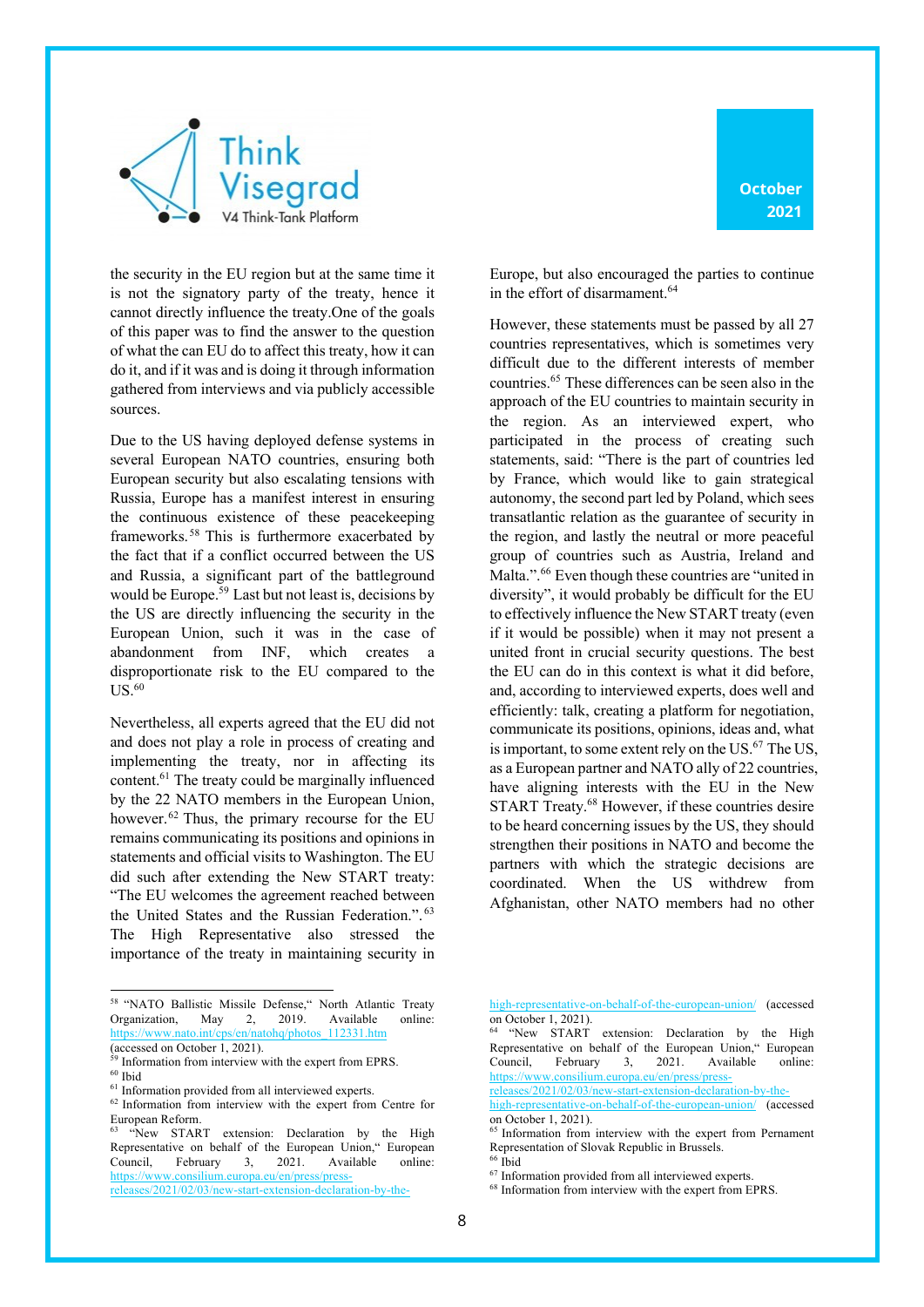

**October 2021**

choice but to follow<sup>69</sup>; when the US signed the AUKUS treaty, it did not inform its allies about such a step. In addition, the interviewed experts perceived the US' behaviour as 'undiplomatic' and undermining NATO cooperation.<sup>70</sup> However, the US can perceive the commitment of European countries in NATO as insufficient, since the US is the main contributor to the alliance and certain European countries do not fulfil minimum of 2 percent of GDP on defence, which is the current agreed target.  $71$  Thus, the better cooperation in strategic matters requires certain steps by both sides, and the results of such efforts could be projected also in the form of further coordination on nuclear weapons issues.

All interviewed experts agree that the EU does what it can in the terms of arms control, non-proliferation of nuclear weapons and disarmament.<sup>72</sup> However, there are limitations to the EU's ability to influence treaties such as the New START. When talking about JCPOA, the Iran nuclear deal, the EU is much more active <sup>73</sup> since the deal also encompasses France, Germany, and the EU as participating parties. <sup>74</sup> The EU should primarily focus on amplifying its existing efforts of appealing to the US and Russia to be more ambitious, find common grounds, revive the treaties<sup>75</sup> abandoned during the Trump presidency, and, since the idea about strategic autonomy is not on the table, strengthen transatlantic relation to maintain security in the region.76

When talking about Visegrad countries, they have total compliance in arms control and non proliferation of nuclear weapons' issues, and are aligned with the EU aims and positions, which were outlined above. <sup>77</sup> Even though pro-transatlantic Poland can have different positions than Hungary in terms of security policy, their positions are aligned with regards to arms control, disarmament and nuclear non-proliferation.78 The V4, however, is not in a position to influence the treaty, and therefore relies on the EU to promote the region's understanding of common security and foreign policy objectives, as well as maintaining the security interests in the region.

<sup>69</sup> "As U.S. leaves Afghanistan, Europe sours on Biden," *Washington Post,* August 31, 2021. Available online: *https://www.washingtonpost.com/world/2021/08/31/europeamerica-shift-afghanistan/* (accessed on October 1, 2021).

<sup>70</sup> "French fury over the American-Australian sub deal," *The Economist,* September 18, 2021. Available online: https://www.economist.com/europe/2021/09/18/french-furyover-the-american-australian-sub-deal (accessed on October 1,  $2021$ ).

<sup>71</sup> "Nato summit: What does the US contribute?," *BBC, June 14,*  2021. Available online: https://www.bbc.com/news/world-4717074 (accessed on October 1, 2021).

 $\frac{77.1777}{72}$  Information provided from all interviewed experts.

<sup>73</sup> Information from interview with the expert from Ministry of Foreign Affairs of Slovak Republic, NATO.

<sup>74</sup> "What Is the Iran Nuclear Deal?," Council on Foreign Relations, August 18, 2021. Available online: https://www.cfr.org/backgrounder/what-iran-nuclear-deal (accessed on October 1, 2021).

Information from interview with the expert from NICOLAIDIS, NATO, EEAS, EPRS, Ministry of Defense of Slovak Republic, Ministr of Foreign Affairs of Slovak Republic.

<sup>&</sup>lt;sup>76</sup> Information from interview with the expert from EEAS.

<sup>&</sup>lt;sup>77</sup> Information from interview with the expert from NICOLAIDIS, NATO, Pernament Representation of Slovak Republic in Brussels. Information from interview with the expert from NATO, Pernament Representation of Slovak Republic in Brussels.